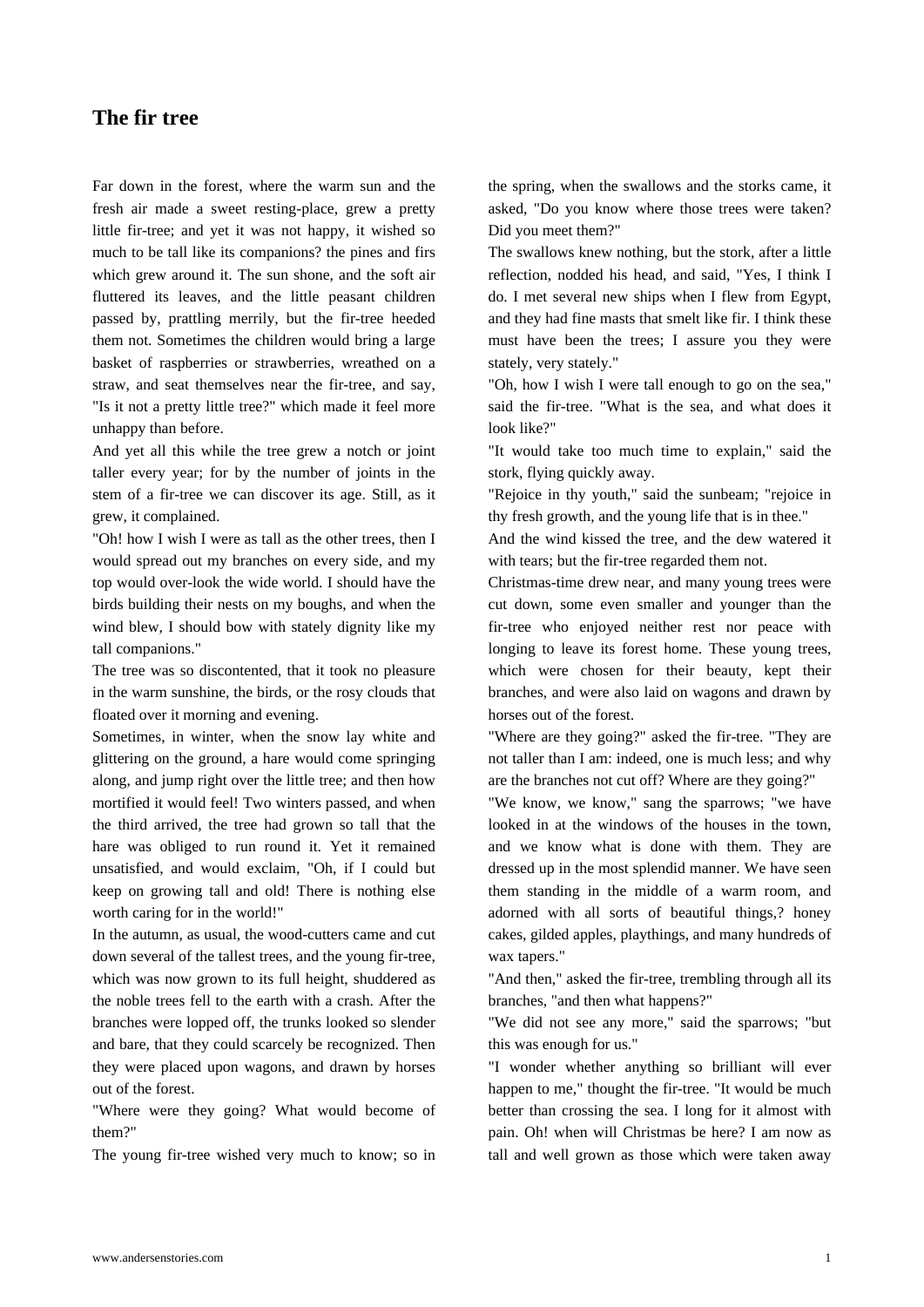last year. Oh! that I were now laid on the wagon, or standing in the warm room, with all that brightness and splendor around me! Something better and more beautiful is to come after, or the trees would not be so decked out. Yes, what follows will be grander and more splendid. What can it be? I am weary with longing. I scarcely know how I feel."

"Rejoice with us," said the air and the sunlight. "Enjoy thine own bright life in the fresh air."

But the tree would not rejoice, though it grew taller every day; and, winter and summer, its dark-green foliage might be seen in the forest, while passers by would say, "What a beautiful tree!" A short time before Christmas, the discontented fir-tree was the first to fall. As the axe cut through the stem, and divided the pith, the tree fell with a groan to the earth, conscious of pain and faintness, and forgetting all its anticipations of happiness, in sorrow at leaving its home in the forest. It knew that it should never again see its dear old companions, the trees, nor the little bushes and many-colored flowers that had grown by its side; perhaps not even the birds. Neither was the journey at all pleasant.

The tree first recovered itself while being unpacked in the courtyard of a house, with several other trees; and it heard a man say, "We only want one, and this is the prettiest."

Then came two servants in grand livery, and carried the fir-tree into a large and beautiful apartment. On the walls hung pictures, and near the great stove stood great china vases, with lions on the lids. There were rocking chairs, silken sofas, large tables, covered with pictures, books, and playthings, worth a great deal of money,? at least, the children said so. Then the fir-tree was placed in a large tub, full of sand; but green baize hung all around it, so that no one could see it was a tub, and it stood on a very handsome carpet. How the fir-tree trembled! "What was going to happen to him now?" Some young ladies came, and the servants helped them to adorn the tree. On one branch they hung little bags cut out of colored paper, and each bag was filled with sweetmeats; from other branches hung gilded apples and walnuts, as if they had grown there; and above, and all round, were hundreds of red, blue, and white tapers, which were fastened on the branches. Dolls, exactly like real babies, were placed under the green leaves,? the tree had never seen such things before,? and at the very top was fastened a glittering star, made of tinsel. Oh, it was very beautiful!

"This evening," they all exclaimed, "how bright it will be!"

"Oh, that the evening were come," thought the tree, "and the tapers lighted! then I shall know what else is going to happen. Will the trees of the forest come to see me? I wonder if the sparrows will peep in at the windows as they fly? shall I grow faster here, and keep on all these ornaments summer and winter?"

But guessing was of very little use; it made his bark ache, and this pain is as bad for a slender fir-tree, as headache is for us.

At last the tapers were lighted, and then what a glistening blaze of light the tree presented! It trembled so with joy in all its branches, that one of the candles fell among the green leaves and burnt some of them.

"Help! help!" exclaimed the young ladies, but there was no danger, for they quickly extinguished the fire.

After this, the tree tried not to tremble at all, though the fire frightened him; he was so anxious not to hurt any of the beautiful ornaments, even while their brilliancy dazzled him. And now the folding doors were thrown open, and a troop of children rushed in as if they intended to upset the tree; they were followed more silently by their elders. For a moment the little ones stood silent with astonishment, and then they shouted for joy, till the room rang, and they danced merrily round the tree, while one present after another was taken from it.

"What are they doing? What will happen next?" thought the fir. At last the candles burnt down to the branches and were put out. Then the children received permission to plunder the tree. Oh, how they rushed upon it, till the branches cracked, and had it not been fastened with the glistening star to the ceiling, it must have been thrown down.

The children then danced about with their pretty toys, and no one noticed the tree, except the children's maid who came and peeped among the branches to see if an apple or a fig had been forgotten.

"A story, a story," cried the children, pulling a little fat man towards the tree. "Now we shall be in the green shade," said the man, as he seated himself under it, "and the tree will have the pleasure of hearing also, but I shall only relate one story; what shall it be? Ivede-Avede, or Humpty Dumpty, who fell down stairs, but soon got up again, and at last married a princess."

"Ivede-Avede," cried some. "Humpty Dumpty," cried others, and there was a fine shouting and crying out.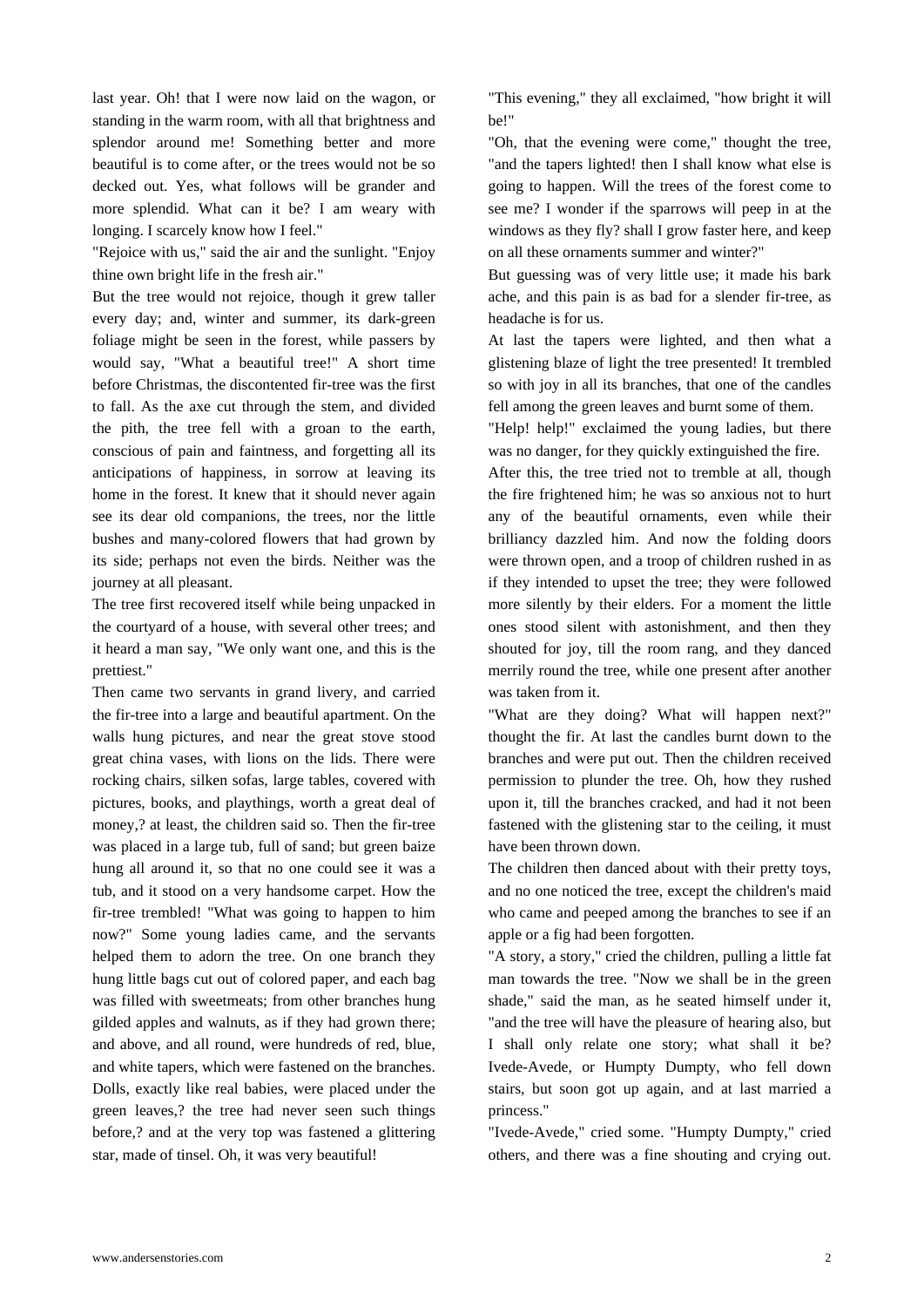But the fir-tree remained quite still, and thought to himself, "Shall I have anything to do with all this?" but he had already amused them as much as they wished.

Then the old man told them the story of Humpty Dumpty, how he fell down stairs, and was raised up again, and married a princess. And the children clapped their hands and cried, "Tell another, tell another," for they wanted to hear the story of "Ivede-Avede;" but they only had "Humpty Dumpty." After this the fir-tree became quite silent and thoughtful; never had the birds in the forest told such tales as "Humpty Dumpty," who fell down stairs, and yet married a princess. "Ah! yes, so it happens in the world," thought the fir-tree; he believed it all, because it was related by such a nice man. "Ah! well," he thought, "who knows? perhaps I may fall down too, and marry a princess;" and he looked forward joyfully to the next evening, expecting to be again decked out with lights and playthings, gold and fruit.

"To-morrow I will not tremble," thought he; "I will enjoy all my splendor, and I shall hear the story of Humpty Dumpty again, and perhaps Ivede-Avede." And the tree remained quiet and thoughtful all night.

In the morning the servants and the housemaid came in.

"Now," thought the fir, "all my splendor is going to begin again." But they dragged him out of the room and up stairs to the garret, and threw him on the floor, in a dark corner, where no daylight shone, and there they left him. "What does this mean?" thought the tree, "what am I to do here? I can hear nothing in a place like this," and he had time enough to think, for days and nights passed and no one came near him, and when at last somebody did come, it was only to put away large boxes in a corner. So the tree was completely hidden from sight as if it had never existed. "It is winter now," thought the tree, "the ground is hard and covered with snow, so that people cannot plant me. I shall be sheltered here, I dare say, until spring comes. How thoughtful and kind everybody is to me! Still I wish this place were not so dark, as well as lonely, with not even a little hare to look at. How pleasant it was out in the forest while the snow lay on the ground, when the hare would run by, yes, and jump over me too, although I did not like it then. Oh! it is terrible lonely here."

"Squeak, squeak," said a little mouse, creeping cautiously towards the tree; then came another; and they both sniffed at the fir-tree and crept between the branches.

"Oh, it is very cold," said the little mouse, "or else we should be so comfortable here, shouldn't we, you old fir-tree?"

"I am not old," said the fir-tree, "there are many who are older than I am."

"Where do you come from? and what do you know?" asked the mice, who were full of curiosity. "Have you seen the most beautiful places in the world, and can you tell us all about them? and have you been in the storeroom, where cheeses lie on the shelf, and hams hang from the ceiling? One can run about on tallow candles there, and go in thin and come out fat."

"I know nothing of that place," said the fir-tree, "but I know the wood where the sun shines and the birds sing." And then the tree told the little mice all about its youth. They had never heard such an account in their lives; and after they had listened to it attentively, they said, "What a number of things you have seen? you must have been very happy."

"Happy!" exclaimed the fir-tree, and then as he reflected upon what he had been telling them, he said, "Ah, yes! after all those were happy days." But when he went on and related all about Christmas-eve, and how he had been dressed up with cakes and lights, the mice said,

"How happy you must have been, you old fir-tree."

"I am not old at all," replied the tree, "I only came from the forest this winter, I am now checked in my growth."

"What splendid stories you can relate," said the little mice. And the next night four other mice came with them to hear what the tree had to tell. The more he talked the more he remembered, and then he thought to himself, "Those were happy days, but they may come again. Humpty Dumpty fell down stairs, and yet he married the princess; perhaps I may marry a princess too." And the fir-tree thought of the pretty little birch-tree that grew in the forest, which was to him a real beautiful princess.

"Who is Humpty Dumpty?" asked the little mice. And then the tree related the whole story; he could remember every single word, and the little mice was so delighted with it, that they were ready to jump to the top of the tree. The next night a great many more mice made their appearance, and on Sunday two rats came with them; but they said, it was not a pretty story at all, and the little mice were very sorry, for it made them also think less of it.